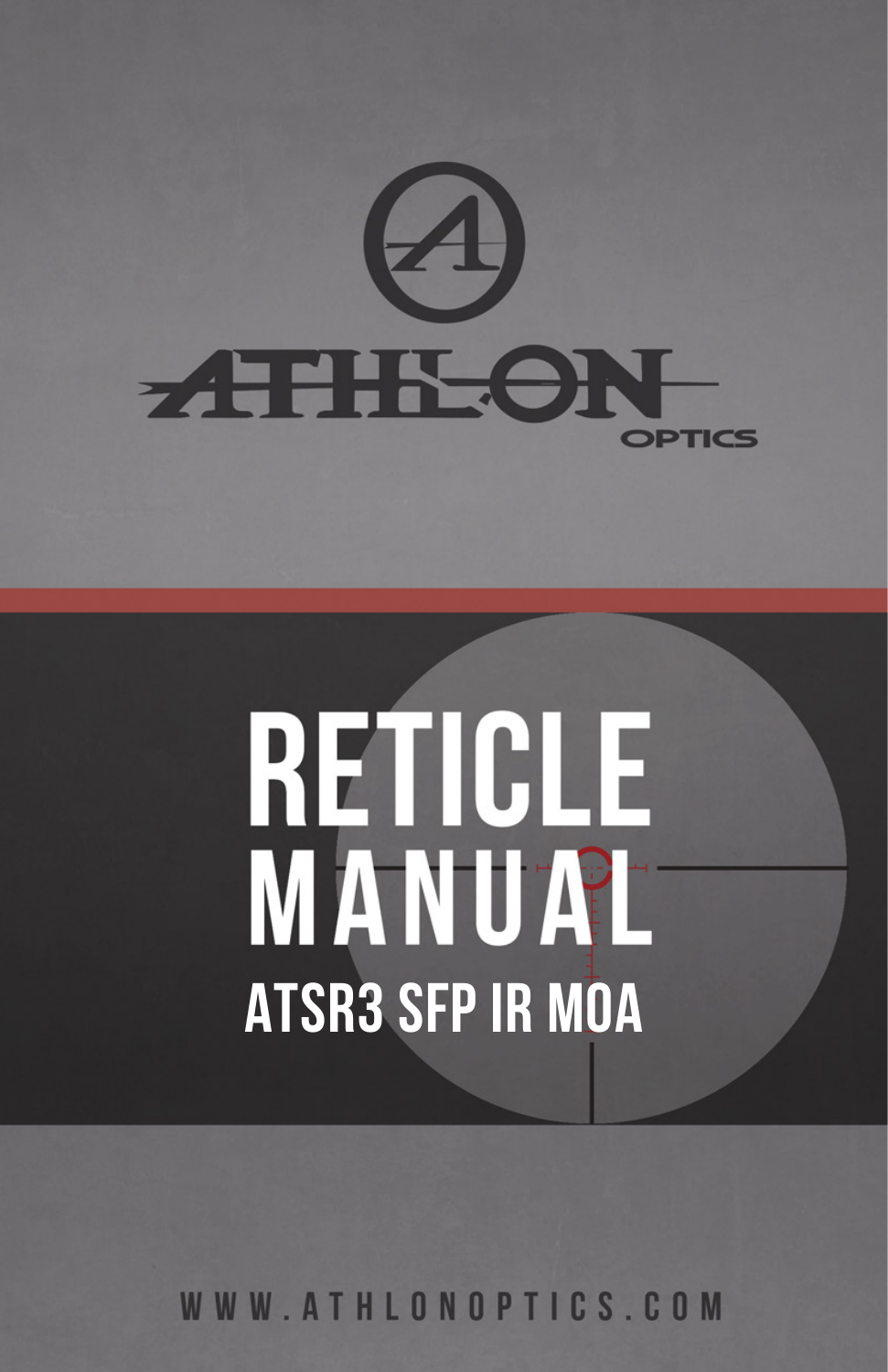

# The ATHLON® ATSR3 SFP IR MOA Reticle

ATSR3 SFP IR MOA reticle has a large illuminated circle that allows a shooter to super impose on a target to make a quick shot. The inner diameter of the center circle is 12 moa, which is specially designed to fit the targets being used in most service rifle matches. The center dot helps a shooter to lock the target in. The 2 moa hash marks with 2 moa gaps in between the marks and the center dot help the shooter have precise windage holdover.

*Application: Short and Mid Range Shooting for both Tactical and Hunting*



*Note: The reticle image shown above will appear differently among different models due to different magnification and location of the reticle.*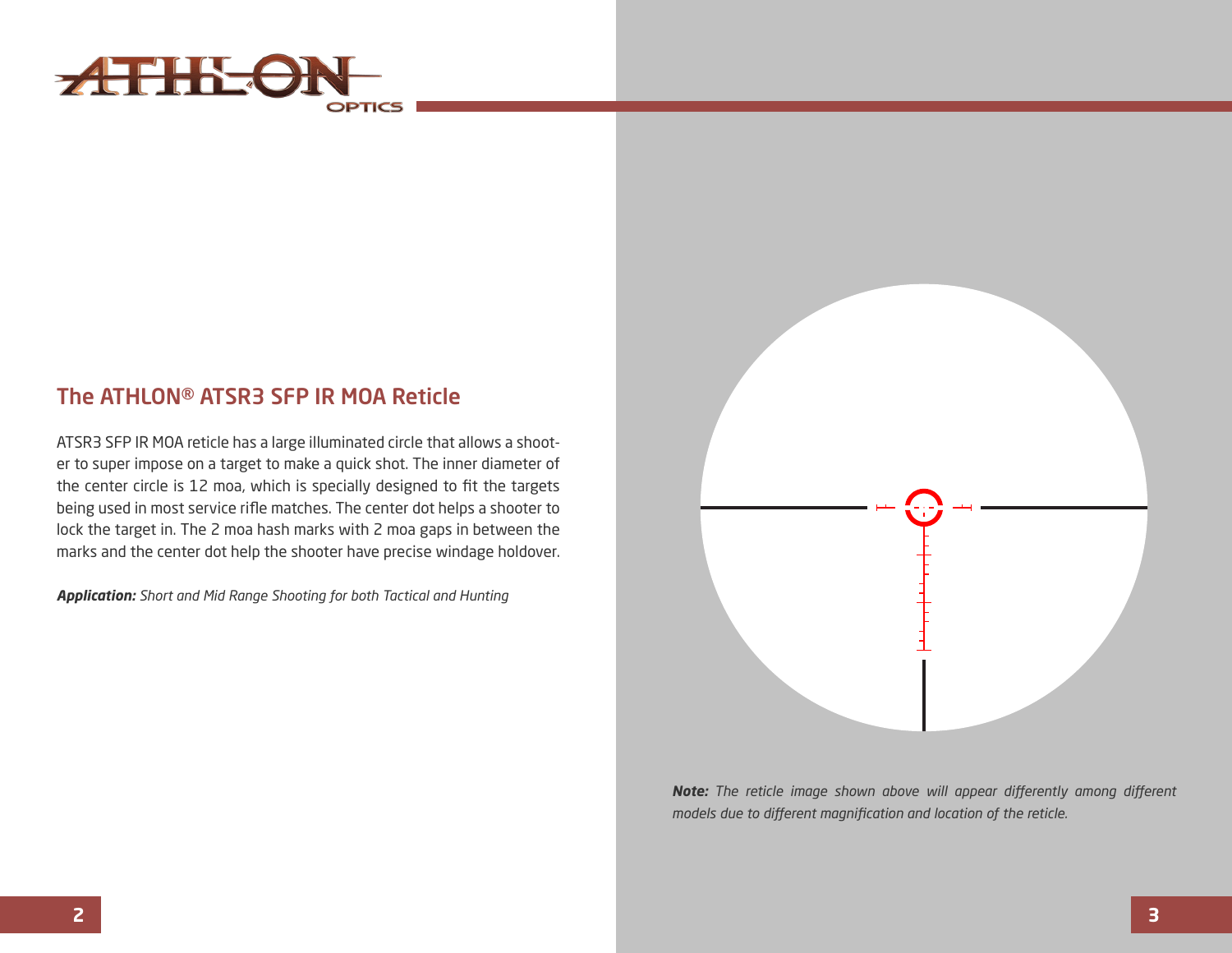

#### Reticle Subtensions

The ATSR3 SFP IR MOA reticle is based on the minute of angle, a unit of angular measurement, usually shortened to moa. A "moa" is defined as "one minute of an angle". As a full circle has 360 degrees, and each degree is composed of 60 minutes (60'). thus there are 360 (degrees) x 60 (minutes) = 21,600 minutes in a circle. Since there are 360 degree in a circle, we can get 360 degree/21600 minutes=0.016667°/minute. If the target is 100 yards ( 3600 inches) away, we can use a formula, 3600\*TAN(RADI-ANS(.016667 )), to get 1.047 inches which means 1 moa equals to 1.047 inches at 100 yards. Many people just round up the 1.047 inches to 1 inch @100 yards. If you are using metric system, formula 100000mm\*TAN(RA-DIANS(.01667)) gets you that 1 moa equals to 29.1mm @100 meters.

The ATSR3 SFP IR MOA reticle is located at the second plane which stays in between erector tube and ocular lens. The size or the appearance of a second focal plane reticle does not change when you try to zoom in or zoom out, however the relative ratio between reticle and your target changes all the time because your target appears bigger or smaller when the magnification changes.

The subtensions of a second focal plain reticle and ranging capability are only accurate at certain magnification and due to this nature, the subtensions of the reticle are only valid at 4.5x.

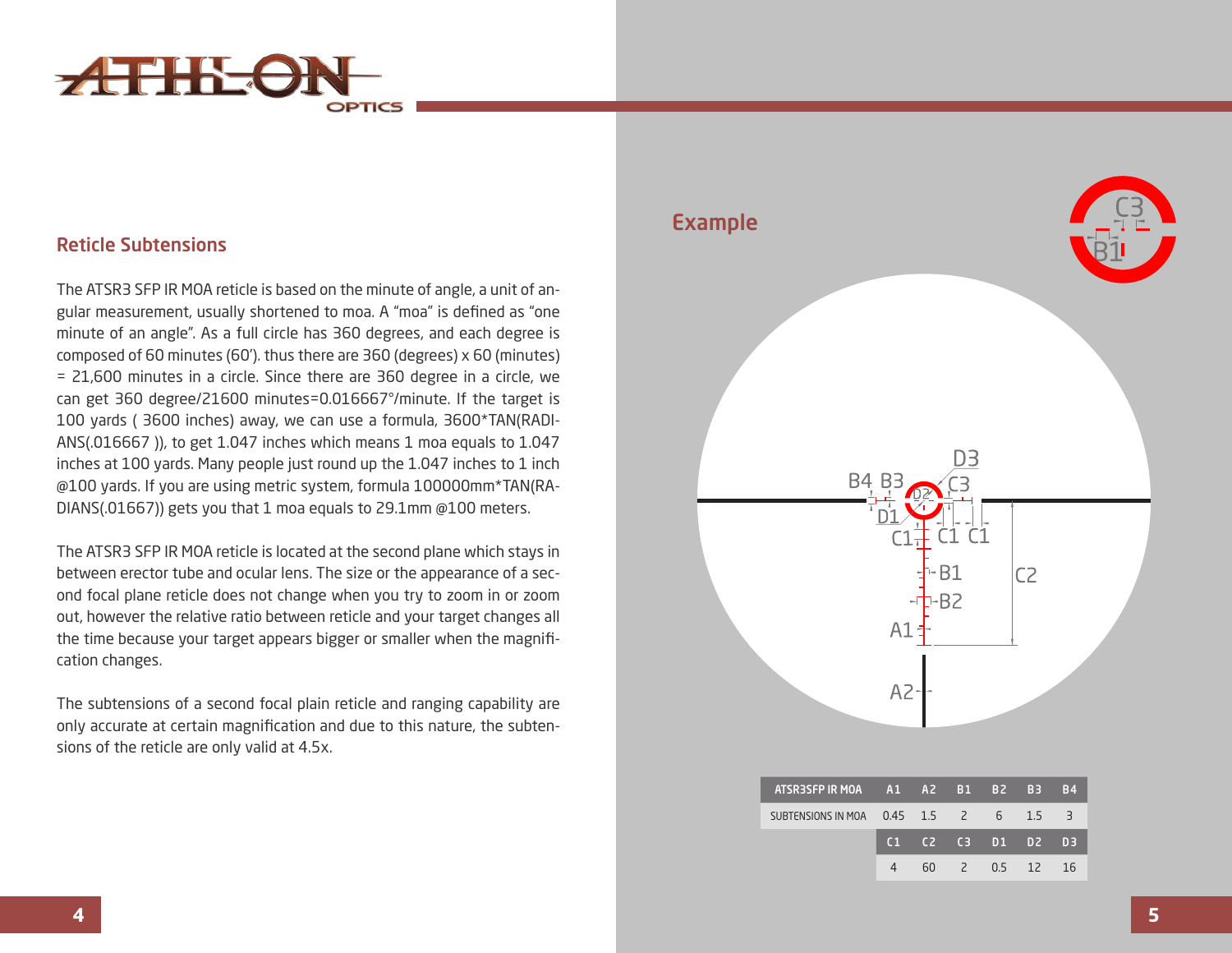

#### Distance Ranging

*Height of Target (Inches) x 100 MOA Reading on Reticle*

*= Distance to Target (Yards)*

*Height of Target (CM) x 34.4*

*MOA Reading on Reticle = Distance to Target (Meters)*

As the height of target and moa reading on the reticle are two key variables in this equation, you have to get an accurate value for those two as mush as possible. First all you want to put your rifle on a steady rest so you can get an accurate reading of the target height on the reticle. If needed using the smallest measurement on the reticle to get the most accurate readings. Second use your best knowledge on the height of the target, such as 72 inch high fence or 45 inch shoulder high of white tail deer, to give a value of the target height. Once you got the reading on reticle and your estimate of the target height, you can just simply use above equations to calculate the distance to your target.

# Example



*Reading a 3-foot target (36 inches) at 6 moas gives 600 yards*

*36 inches x 100 6 moas = 600 yards*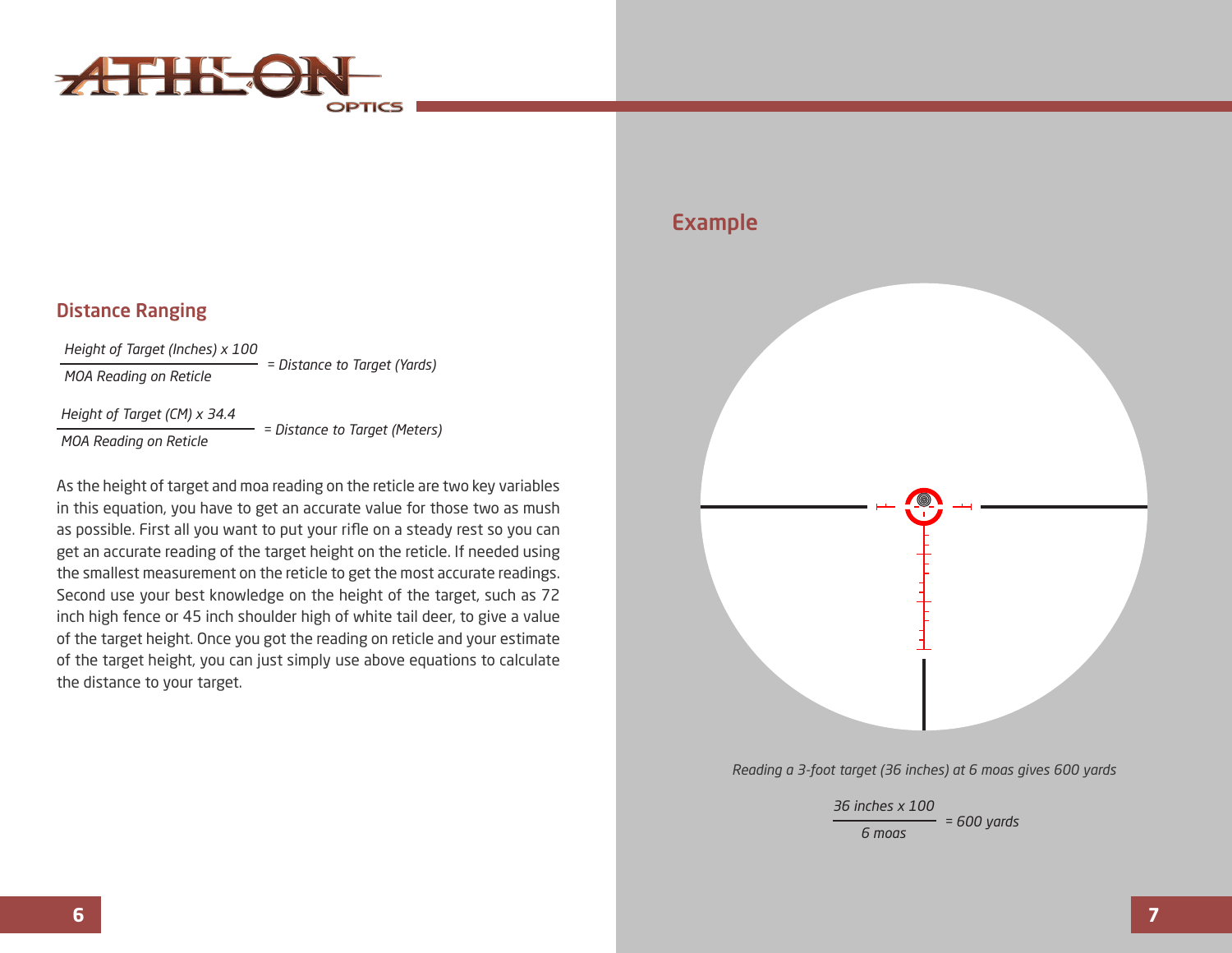

#### Holdover For Compensating Bullet Drop

To be able to use the elevation holdovers effectively, you have to know the distance to your target and bullet trajectory (bullet drop in inches or moas). Since many bullet ballistic charts highlight bullet drops in inches and 1moa equals to 1.047 ( rounded up to 1 inch) at 100 yards, 2 inches at 200 yards, and 10 inches at 1000 yards, etc, we can use those to calculate the holdover position in moa on this reticle.

For example, under no wind condition, if you knew your target is at 300 yards and your ammo has a 12 inch bullet drop at that distance, you want to use 4 moa holdover point. Here is how you got the 4 moa: since 1 moa equals to 1 inch  $x$  3 = 3 inches at 300 yards, and then 4 moas equal to 4  $x$ 3 inches =12 inches at 300 yards, you want to hold the 4 moa drop point to compensate the 12 inch bullet drop.

To achieve ultimate precision, it is always a better idea to develop your own D.O.P.E (Data of Previous Engagement )chart so that you can refer back to it for specific bullet drop compensation under different ambient environment and weather condition.

## Example



*4 moa / 12 inch holdover for a target at 300 yards out. No wind.*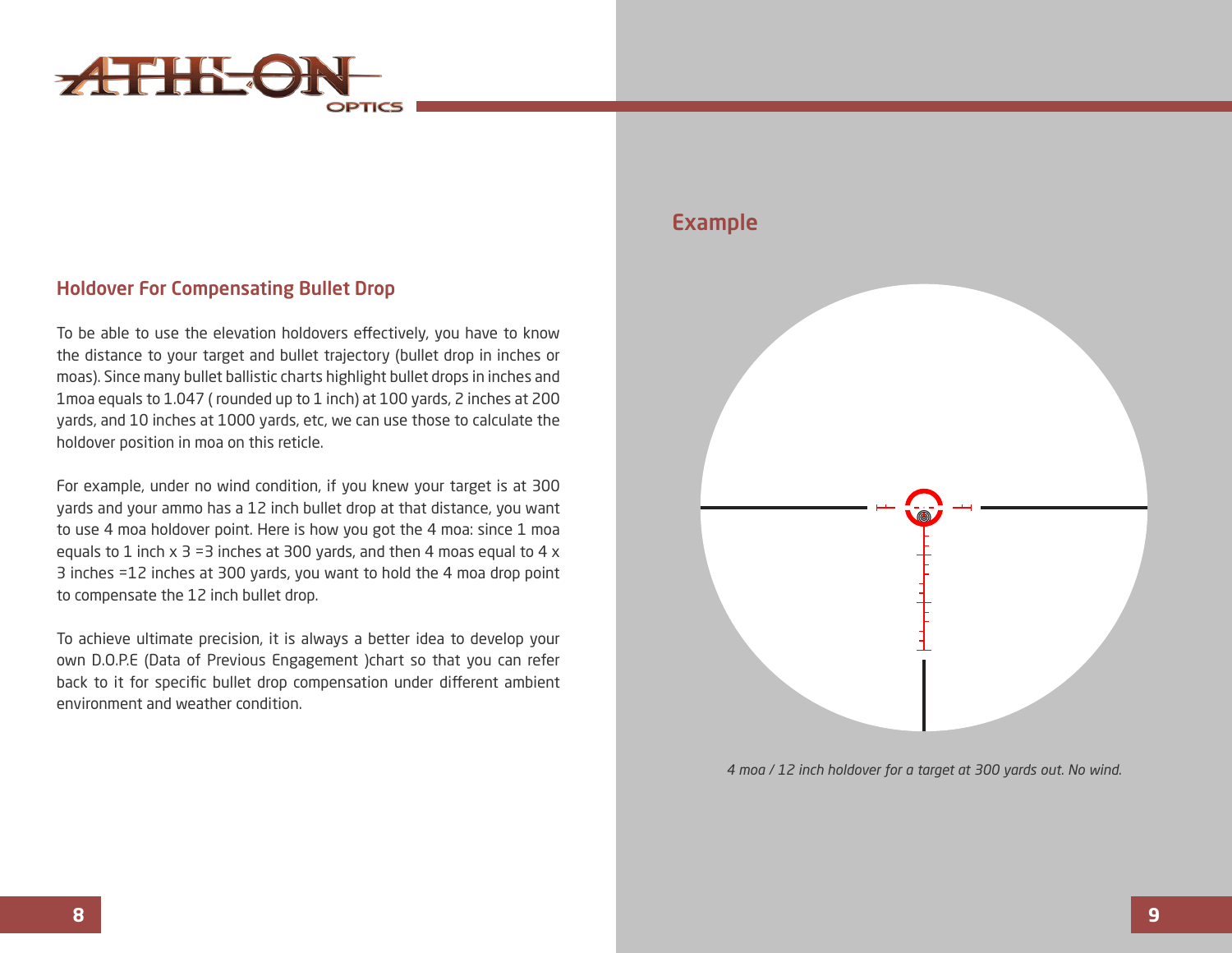

## Holdover for Wind Correction

The flying time of a bullet, the velocity and direction of the wind and the "slippery-ness" of the bullet expressed in BC (Ballistic Coefficient) determine your holdover for wind correction. Once again you have to understand the impact of those three factors on your bullet's flying path in terms of inches or moas and calculate how much holdover you have to hold, and then finding the corresponding holdover position on the reticle is a much easier task to accomplish.

## Example



*4 moa wind correction for 10 mph wind from right to left at 400 yards*

Elevation turret has been dialed up to compensate bullet drop, just simply use the 2 moa hash mark to hold over for wind correction.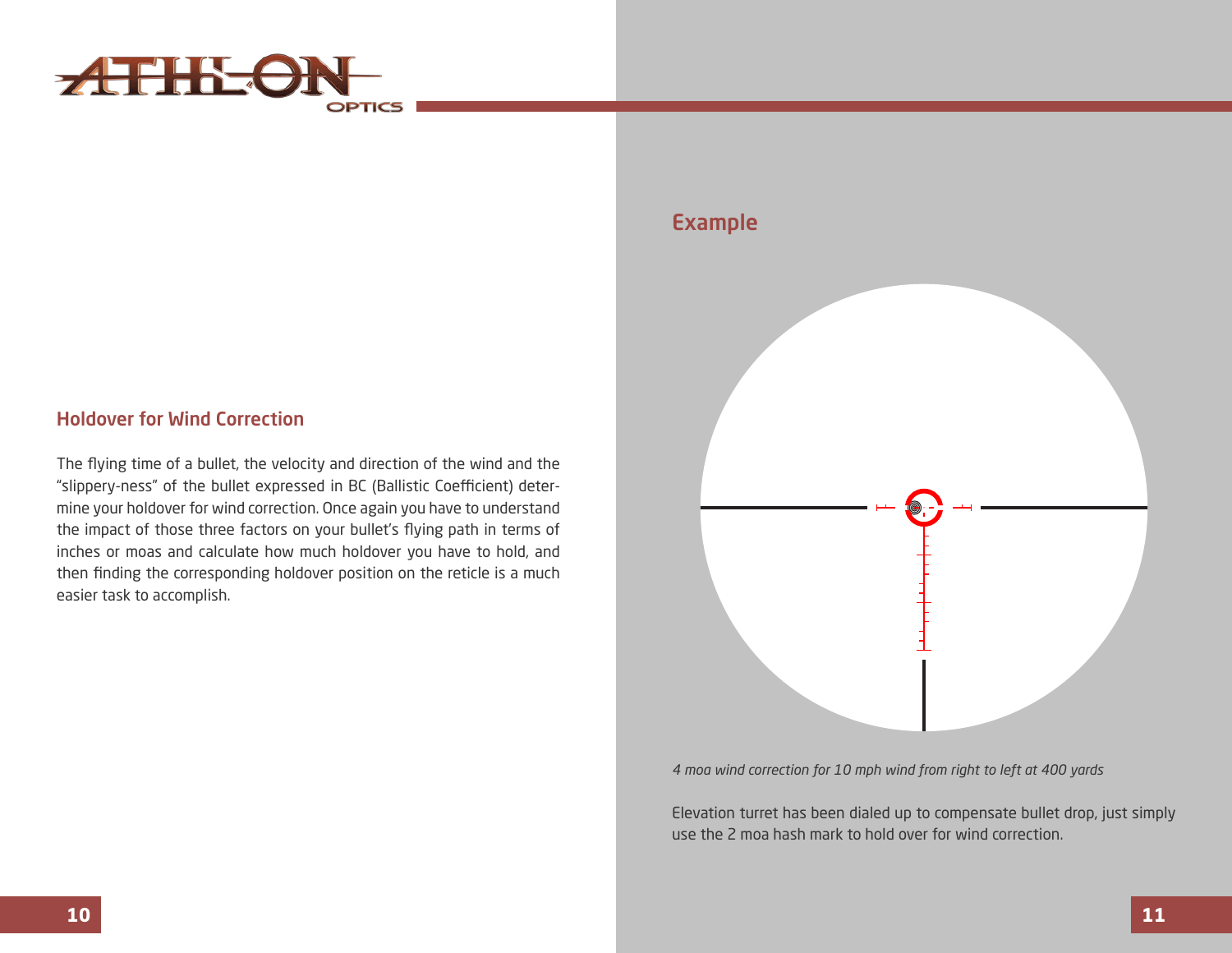

# THE ATHLON GOLD MEDEL LIFETIME WARRANTY\*

Your Athlon product is not only warranted to be free of defects in materials and workmanship for the lifetime of the product. Athlon will also repair or replace, at no charge to you, your product if you should damage it through normal use. No receipt is needed, no registration is required. This is a commitment that Athlon Optics will be the best product you can buy for your money.

\**This warranty does not cover damages caused by deliberate damage, misuse, theft or maintenance provided by someone other than the Athlon Authorized Service Department.*